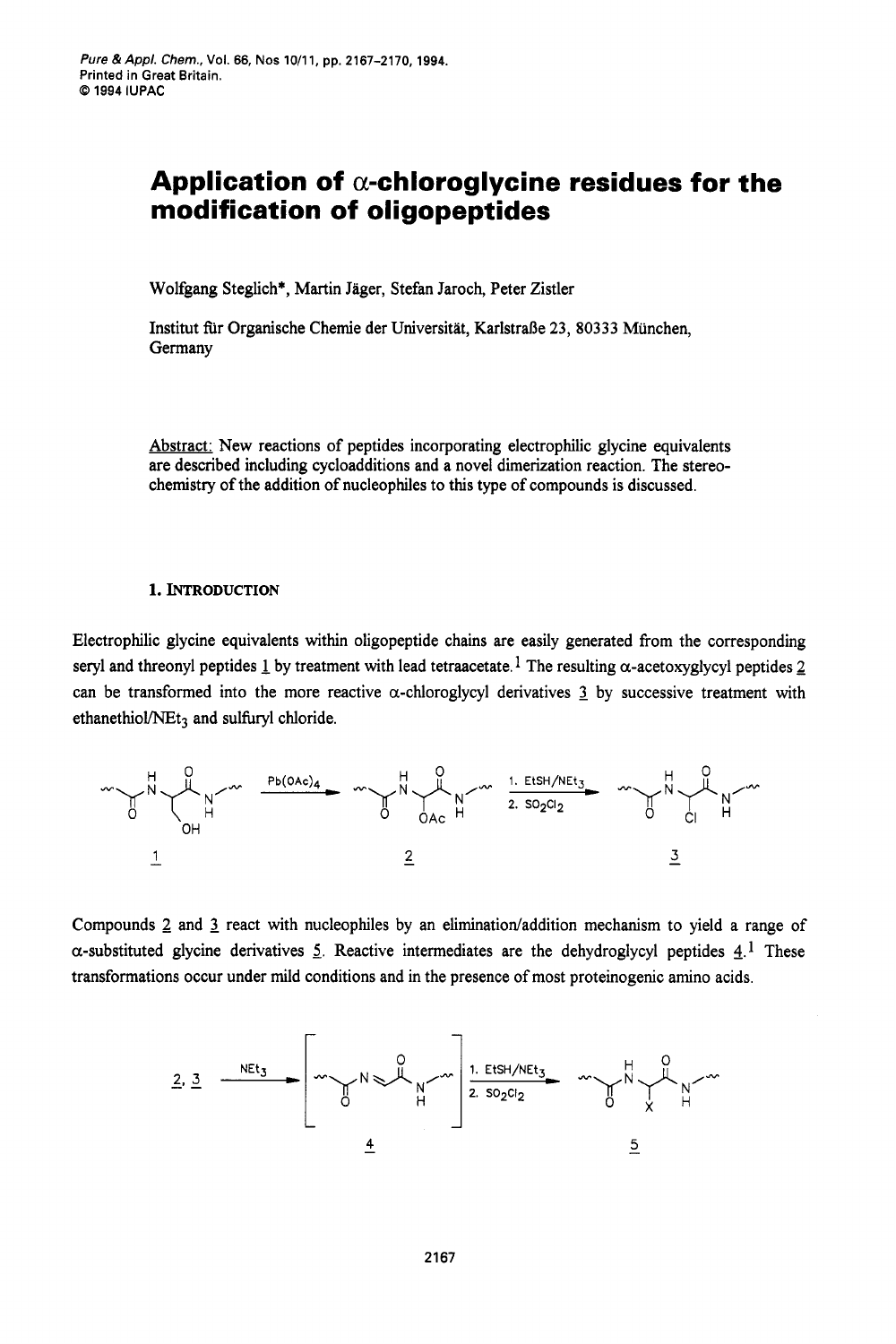### **2. STEREOCHEMICAL ASPECTS**

Chiral amino acid residues attached to the prochiral dehydroglycine centre **4** should influence the sterical outcome of these additions. We have found that achiral nucleophiles like benzyl alcohol, benzyl mercaptane, benzylamine, and higher order cuprates add to oligopeptide derivatives with low sterical preference, e. *g.* 



Even some nucleophiles with chiral centres behave similarly and yield the  $\alpha$ -substituted glycyl peptides without notable stereoselectivity. This is illustrated by the reactions of  $\alpha$ -hydroxy acid esters and sugar derivatives<sup>1</sup> with  $\alpha$ -acetoxy- and  $\alpha$ -chloroglycine derivatives.



In contrast,  $\alpha$ -amino acid esters,<sup>1</sup> enamines,<sup>1</sup> and N-Boc-L-serine methyl ester react with peptide derivatives like Z-L-Val-Gly(Cl)-OMe 6 with high stereoselectivy (d.e. 68-90%). In the case of serine derivatives the stereochemistry of the prevailing diastereomers has still to be determined.

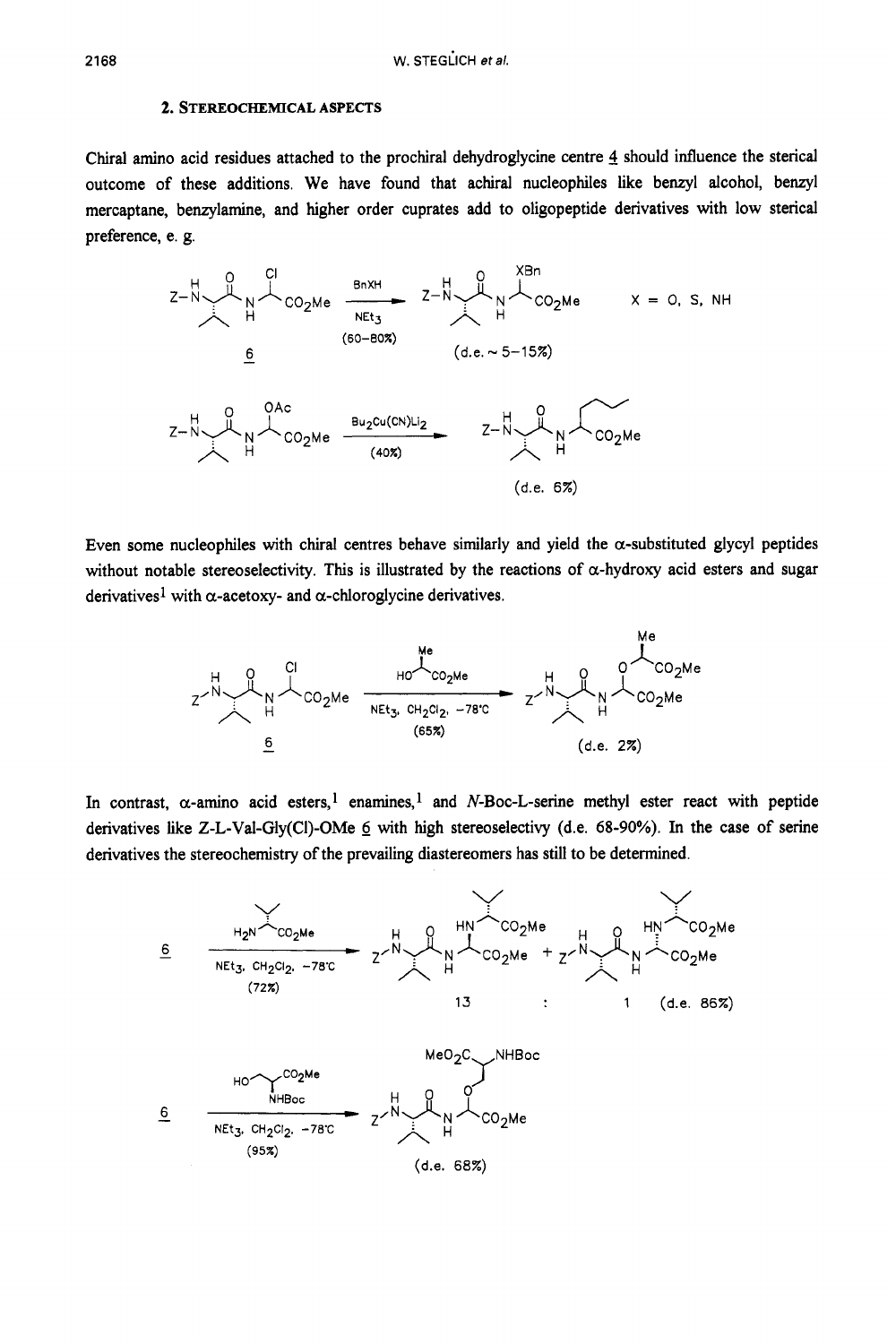The same group of compounds exhibits a remarkably strong reagent control as indicated by their reactions with methyl  $\alpha$ -bromohippurate 7:



An interesting difference between O- and S-nucleophiles is observed in the reaction of 7 with N-Boc-Lcysteine methyl ester. Whereas the serine derivative leads to a diastereomeric excess of 91%, the corresponding cysteine ester affords only a 1:1 mixture of the diastereomers.

These results point to a highly ordered transition state for the reaction of  $\frac{4}{3}$  with  $\alpha$ -amino acid esters,<sup>1</sup> enamines,<sup>2</sup> and serine derivatives. The factors responsible for the complex stereochemical behaviour of  $\alpha$ chloroglycyl peptides towards chiral nucleophiles are under investigation.

# **3. CYCLOADDITIONS**

Cycloaddition reactions offer an attractive possibility for the modification of the secondary structure of peptides containing dehydroglycine residues. We found that the latter compounds react with cyclopentadiene<sup>3</sup> to yield the cycloadducts with high diastereoselectivity.<sup>4</sup> This technique allows the conversion of serine residues within peptide chains into secondary amino acids which imposes conformational restrictions.